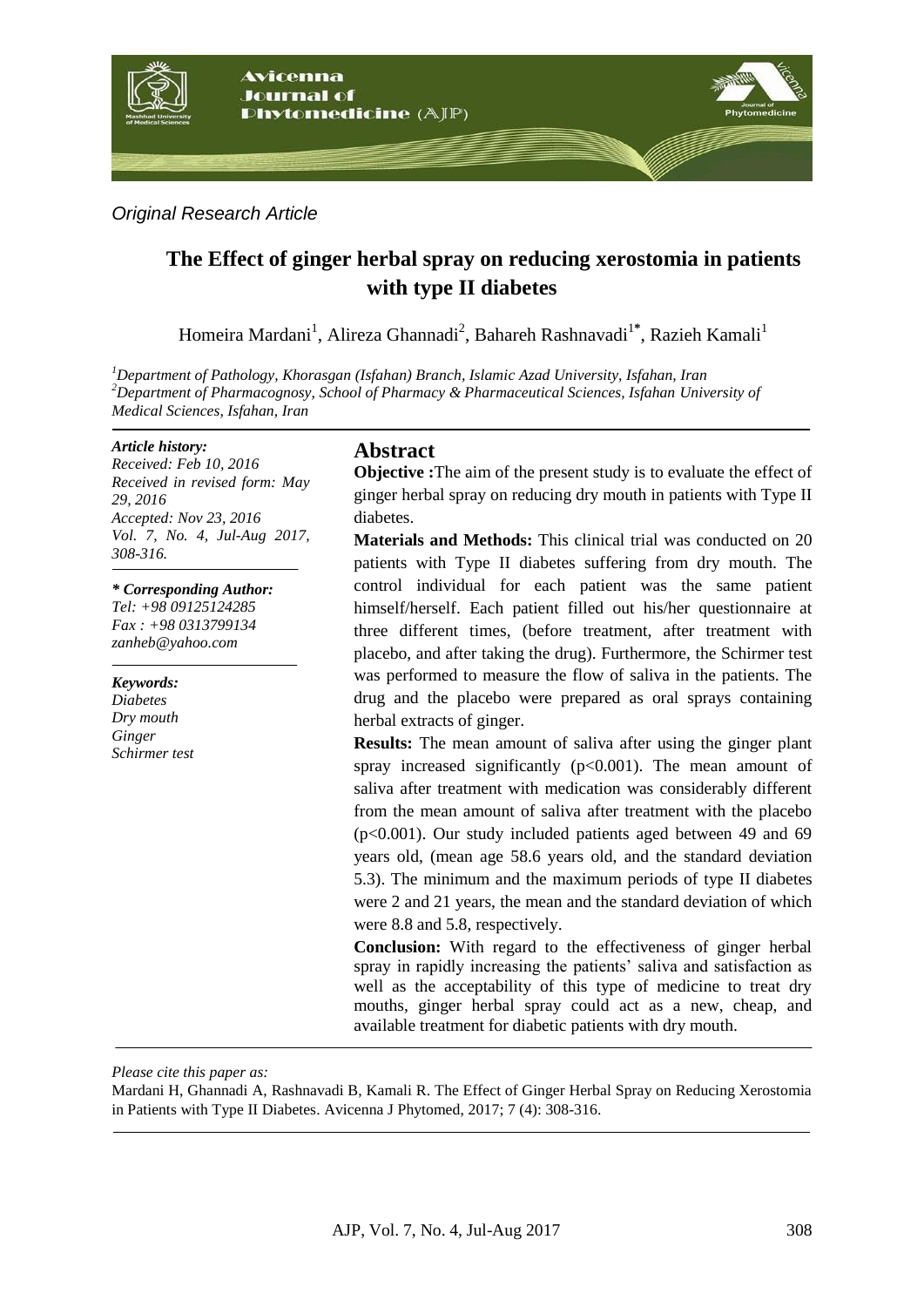# **Introduction**

Diabetes, as the most common metabolic disease aside from broad systemic effects, is capable of affecting the quantity and quality of saliva and influencing oral health and dental support tissues by inducing considerable fluctuations in the metabolism of sugars and fats. Reduced volume of saliva is a regular finding in most diabetic patients that is justified by repeated urination and neurological and pathological changes in the salivary glands. The role of saliva is approved as an agent of wetting, protection, and cleaning the oral mucosa against various stimuli; therefore, any disruption in the flow of saliva, which is normally 1 mm<sup>3</sup>/min, leads to difficulties in the normal activity of oral cavity (Fayaz et al., 2003).

Oral symptoms of diabetes mellitus include dry mouth, taste disturbances, parotid gland enlargement, irritation of the mucous membranes, dental caries, periodontal diseases, and bacterial and fungal infections. Studies have shown that people with diabetes have significantly worse health status, and dry mouth and periodontal diseases have higher prevalence in these individuals. Complaints about xerostomia should be separated from objective reduction of salivary flow rate. Reduced salivary flow rate follows autonomic neuropathy, especially parasympathetic. Visceral neuropathy in diabetes changes the amount of saliva by affecting the parasympathetic system and causes dry mouth( Almaskari etal., 2011).

Xerostomia, which literally means dry mouth, is defined as decrease in salivation. Xerostomia is one of the common complaints among patients. Loss of saliva function or reduction of salivation leads to dry mouth (Antonio et al., 2009). Xerostomia is often, not always, associated with decreased activity of salivary glands. Clinical findings are not always consistent with the patients' symptoms. In some

patients who complain about dry mouth, the salivary flow is sufficient to wet the mouth. In contrast, some patients with clinically dry mouth may have no complaints (Neville, 2009). Reduced salivary flow is induced by various reasons such as dehydration, stress, infection and blockage of the salivary glands, drugs, local surgery, avitaminosis, diabetes, anemia, connective tissue diseases, Sjogren's syndrome, radiotherapy etc. (Bakhtiari et al., 2007). In anti-cancer treatment of head and neck malignancies, the role of radiation therapy is approved in the development of xerostomia. Xerostomia could be due to atrophy of the salivary glands, consumption of drugs such as antidepressants, and diseases such as diabetes (Baharvand et al., 2006). Dry mouth complications include dental problems, irritation of the mucous membranes, and impaired swallowing and speaking. Dry mouth creates many problems for the patients and severely affects the quality of life (Shirzai, 2011). In this condition, the tongue is dry, red, and atrophic, may be devoid of papilla, has atrophic gaps, and is inflamed (Bakhtiari et al., 2006). There are different methods for treatment of dry mouth, which are greatly supportive (Bakhtiari et al., 2006). The treatment is focused on wetting the mouth to stimulate saliva. For example, using oral milk, sucking small pieces of ice, and using sugar-free candies containing citric acid are non-medicinal treatments, and the use of pilocarpine as a pharmaceutical method can alleviate this condition. Saliva substitutes or artificial saliva is also employed to keep the mouth wet, but has not been accepted by a large number of patients and is expensive (Fayaz et al., 2003). To relieve symptoms and discomfort of dry mouth, it is possible to sip water throughout the day. The use of caffeine should be limited, and alcoholcontaining mouthwash should be discontinued. In addition, the use of Vaseline on the lips is appropriate. The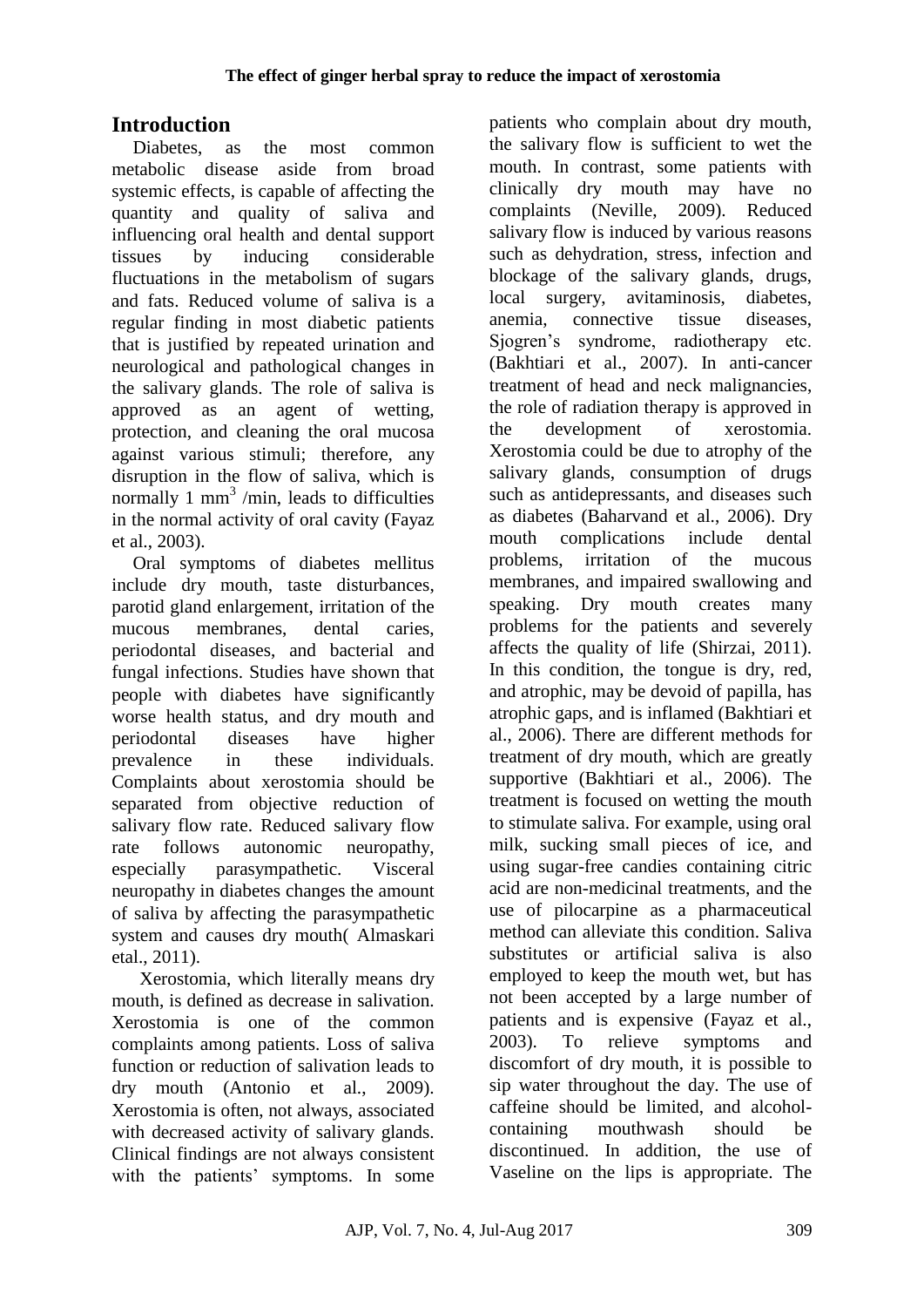general treatment of dry mouth is the salivary substitutes or stimulants, and since such saliva substitutes do not exist in Iran, mouthwash is recommended. It is also possible to use oral balance solutions available in the market (Bakhtiari et al., 2007). The use of medical herbs to treat diseases dates back to the first years of human life, and this type of treatment has been evolved and developed over the centuries. Several thousand years of history of medicine and pharmacy records indicate valuable experiences and information in the field of herbal therapy (Amin, 1991). The interesting point is that spices do not have nutritional value or are incomplete; however, ginger has healing properties that have been studied in today's nutritional science (Rezai, 2012).

Since 2000 BC, ginger has been used in traditional Chinese and Indian medicine. Ginger is beneficial in digestion and rheumatic inflammation (Minaiyan et al., 2008) and has been widely utilized in Chinese herbal medicines around the world. Studies have approved the following effects of ginger: soothing and anti-inflammatory effects in rheumatoid arthritis (Bahmani et al., 2013; Nakhaei et al., 2012; Minaiyan et al., 2008; Altman et al.,2001), the inhibitory effect on inflammatory mediators and pathways (Bahmani et al., 2013; Lantz et al., 2007; Zhou et al., 2006), analgesic effect (Bahmani et al., 2013; Terry et al., 2011), and anti-nausea and anti-vomiting effect (Minaiyan et al., 2008; Bahmani et al., 2013; Parsa et al., 2011; Sontake et al., 2003). Of course, more studies are required to approve the use of ginger as an anti-nausea drug during chemotherapy (Handiadka et al., 2012).

Ginger is also employed in the treatment of dental pain (Bahmani et al., 2013; Sudarshan et al., 2012), and for stimulating the salivation, oral thrush treatment (*Candida albicans*), oral anticancer treatment, herpes simplex infection treatment (Sudarshan et al., 2012), and antimicrobial activity against teeth cariogenic bacteria (Patal et al., 2011).

Ginger has been shown as a harmless herbal medicine, the side effects of which are rare and insignificant [\(Mallikarjuna et](http://www.ncbi.nlm.nih.gov/books/NBK92775/)  [al., 2008\)](http://www.ncbi.nlm.nih.gov/books/NBK92775/). Concerning ginger, its compounds, and its harmful effects within a long period of time, more analyses are required to be done on animals and humans (Nakhaei et al., 2012). Ginger volatile oil is reported to be free from irritating and allergenic effects, but there is a risk of dermatitis in sensitive individuals. Large quantities of ginger may interact with drugs used by heart-disease patients and anti-clotting drugs. During pregnancy and lactation, it is better to avoid taking the amounts more than the ordinary diet (Minaiyan et al., 2008).

Diabetes mellitus is the most common metabolic disease. Its prevalence is increasing in the world, and based on the studies, the rate of growth in Type II diabetes might be higher than that of Type I diabetes. Researchers have been trying to take advantage of the properties of medicinal plants in modern medicine. Furthermore, people in developed countries have abandoned synthetic chemical drugs and have turned to herbal remedies. Therefore, a thorough investigation on the proper application of these plants, especially in circumstances where the application of medicinal plants in pharmaceuticals, cosmetics, health, and food is accelerated, is essential. While traditional medicine has not moved forward as fast as modern medicine, developments in the field of traditional medicine and medicinal plants. Due to the abundance and availability of plant species in Iran, obtaining a preparation that can stimulate the salivation is necessary. The present study examines the effect of ginger plant spray on reducing dry mouth in patients with type II diabetes. In this study, the drug and the placebo were provided in the form of spray to control the daily intake of patients and to make their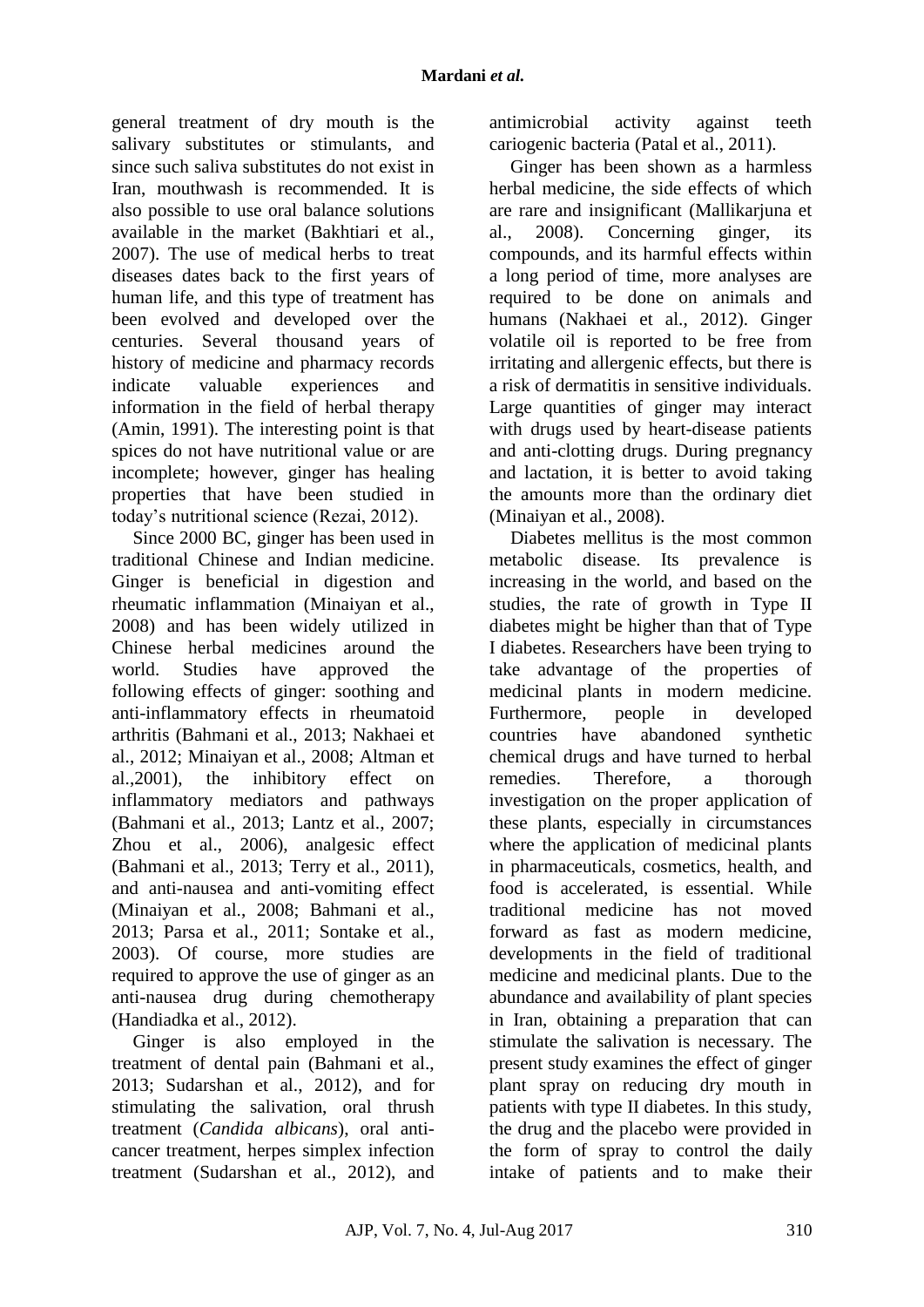application easier to be used anywhere and at any time. Also, taking the medication led to greater cooperation of the patients, and the good feeling of fresh mouth after spray encouraged them to apply the drug and the placebo. Moreover, since the patients were used to wash their mouth after using the mouthwash, spray preparation of the drug and the placebo solved this problem. Thus, in this study, we address the effect of ginger herbal spray on dry mouth in people with Type II diabetes.

# **Materials and Methods**

Twenty patients with type II diabetes suffering from dry mouth were selected from Zarrin Diabetes Center, Isfahan, Iran. Forty samples were studied in two groups. To reduce the disruptive factors, the control group included the same subjects. The patients who suffered from various degrees of dry mouth were selected, using a questionnaire and the Schirmer test. Medical records of the patients were studied. The inclusion criteria were as follows: patients with type II diabetes with HbA1c  $\leq$  [73](https://translate.googleusercontent.com/translate_f#footnote3) with dry mouth and Schirmer test  $\leq$  25 mm. The exclusion criteria were as follows: allergy to ginger, pregnancy, the use of anticoagulant drugs such as warfarin or aspirin, smoking, drug abuse, using antidepressants, other systemic diseases, HIV positive and connective tissue diseases such as Sjogren's, history of radiotherapy and chemotherapy, the patients who had used saliva-enhancing drugs before the treatment, and the patients who refused to fill out the consent form. The patients' information, including personal information such as name, surname, age, sex, duration of diabetes, type of treatment, fasting blood glucose, drugs being used and other conditions like thyroid diseases, blood lipids profile, blood pressure, and disorders of heart, kidney, and eye were recorded based on the answers, and the study of medical records of the patients. All subjects had

profiles in the diabetes center, and the history of their disease was recorded. The patients' tongue, mouth, lips, and cheeks were examined.

For a more detailed assessment, the patients were classified into 4 groups, of 5 subjects. The values measured after the initial Schirmer test for groups A, B, C, and D were 0-6, 7-12, 13-19, and 20-25, respectively.

The drug was prepared as an oral spray and the drug solution contained 1/3 of ginger extract (Bakhtiari et al., 2007), 1/3 edible glycerin, and 1/3 distilled water.

The placebo (Bakhtiari et al., 2007) was prepared as an oral spray that contained 1/3 edible glycerin, and 2/3 distilled water.

# **Ginger extracts preparation**

Ginger root (*Zingiber officinale*) was a gift from Gol Daru Pharmaceutical Company (Isfahan, Iran) received in September, 2013, and approved by Pharmacognosy Department of Isfahan School of Pharmacy. Then, 300 g of ginger root was powdered and mixed with 1500 cc of 70% ethyl alcohol for 3 days. After this period, the mixture (powder and 70% alcohol) was placed in a shaker for 2 hours. Following that, the filtration process was conducted, the alcohol in the final extract was removed by rotary evaporator, and the ginger-concentrated extract was obtained. The extraction method in this study was the same as that of Hajhashemi et al. (Hajhashemi et al., 2003). The concentrated extract of ginger was refrigerated until the preparation of the spray.

# **The Schirmer test**

The Schirmer test is a simple method to measure the production of tears. The Schirmer strips are disposable paper strips with standard size of 35 mm (Riordan et al., 2010) and are used by ophthalmologists to measure the moisture of the eyes. They are commercially available in sizes of 35×5mm. The developed routine Schirmer test has a blue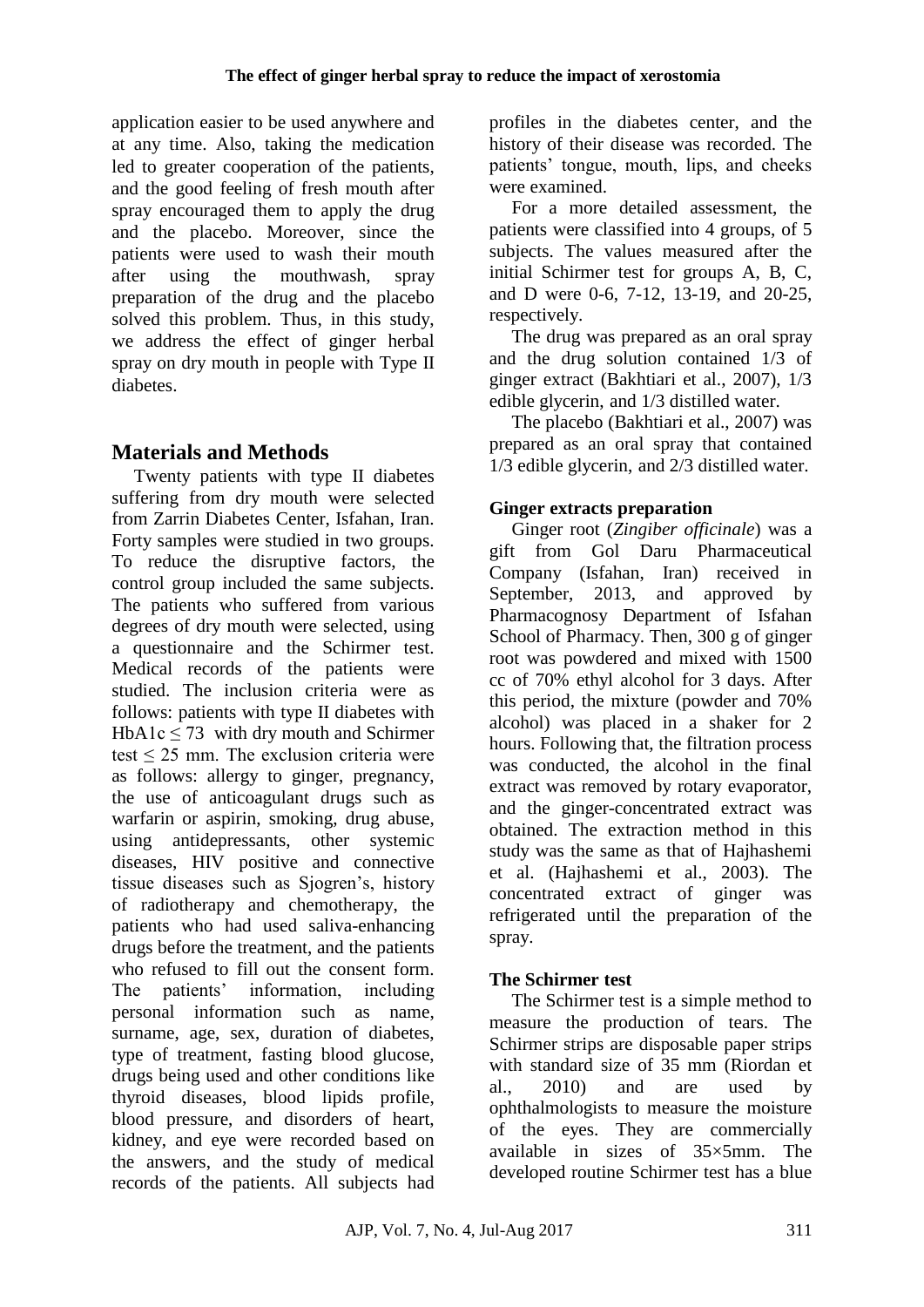bar that moves with the fluid and determines the fluid flow rate (Khovidhunkit et al., 2009; Dyasanoor et al., 2014).

### **Data completion by the Schirmer test**

The completion method using a questionnaire and the Schirmer test was performed in 3 steps. Completing the questionnaire and conducting the Schirmer test were done in the first step and after using the drug and the placebo. Subsequently, the placebo plus explanations and written clarifications (written on the spray) on how to use it were given to the patients. The patient were given a second appointment 10 days after using the placebo. Five days after using the spray, we contacted the patients and the correct application of the spray was ensured. Filling out the questionnaire and the Schirmer test were done in the second step 10 days after taking the placebo. Afterwards, the drug plus explanations and written clarifications (written on the spray) on how to use it were given to the patients. Similar to the placebo step, 5 days after using the spray, we contacted the patients and the correct application of the spray was ensured. Filling out the questionnaire and the Schirmer test were done in the third step 10 days after taking the placebo. During the study, patients did not take herbal and chemical medicine affecting the amount of saliva, and did not use mouthwashes, or artificial saliva.

## **How to complete the questionnaire?**

The questions of the questionnaires (a) and (b) were designed on the basis of the questions in Chavez et al. (Terry et al., 2011), Rabie et al. (Khovidhunkit et al., 2009), and Rad et al. (Burket, 2010) inventories. We prepared two questionnaires. The questions of the questionnaire (a) (selected for the patients with dry mouth) and the questionnaire (b) (selected for the severity of dry mouth) were asked to obtain full information of the patients.

### **How to measure the amount of saliva by the Schirmer test?**

In order to unify the conditions in all phases of the study, saliva measurement was conducted between the hours 10-12 a.m. The patients were present 2 hours before taking the test and were prohibited from eating, drinking, or smoking. In order to measure unstimulated salivary flow, sterile Paper bar of the Schirmer test was applied. The patients were asked to swallow all saliva before taking the test, but not to swallow their saliva during testing. In addition, the patients were asked to stick their tongue to their palate and place the tip of the tongue behind their upper teeth so that the test paper would not touch the tongue while measuring the saliva. The round end of the bar was on the floor of the mouth, and the test was kept by forceps vertically for 3 min. When the rounded end of the bar touched the floor of the mouth moisture, it was moved to the top of the bar. After 3 min, the test was removed from the mouth, and the wet length was read and recorded quickly. If the wet length was  $\leq 25$ , the patient had dry mouth; otherwise, the patients was excluded from the study and replaced with another sample.

## **Statistical analysis**

Repeated measure ANOVA was applied in order to compare the change in dry mouth at three times, including before the treatment, after the treatment with placebo, and after taking the drug. Additionally, the LSD test was applied to compare the mean change between the times.

## **Results**

The number of the subject was 20, (7) male (35%) and female13 (65%)). Our study included patients aged between 49 and 69, the mean of which was 58.6 years old, and the standard deviation was 5.3.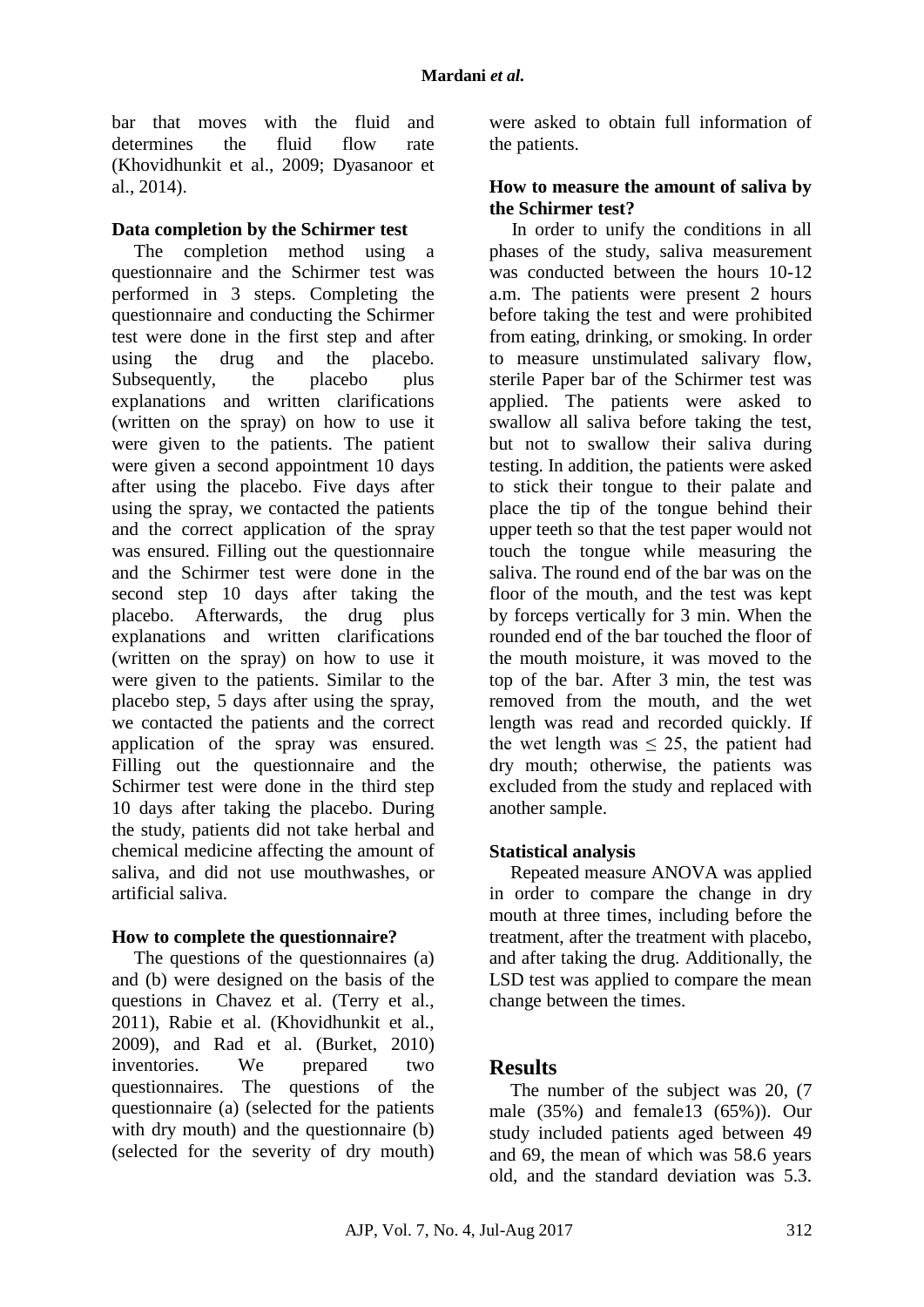The minimum and the maximum periods of type II diabetes were 2 and 21 years, the mean and the standard deviation of which were 8.8 and 5.8, respectively.

Table 1. Average standard deviation of minimum and maximum range

| Variable                 | $Mean \pm SD$ |
|--------------------------|---------------|
| Age                      | $58.6 + 5.3$  |
| <b>Diabetes duration</b> | $8.8 + 5.8$   |
|                          |               |

Data are shown as Mean±SD

Table 2. Distribution of treatment for diabetic patients

| Diabetes treatment method    | No(%)   |
|------------------------------|---------|
| <b>Tablet</b>                | 16(80)  |
| Pills and insulin            | 4(20)   |
| Total                        | 20(100) |
| Dota are shown as $N_0$ (0.) |         |

Data are shown as No. (%)

Sixteen patients (80%) were using tablets, and 4 patients (20%) were taking tablets and insulin to treat their diabetes. Repeated measure ANOVA indicated that the mean Schirmer test at three times, including before the treatment, after the treatment with placebo, and after drug use was not the same  $(p<0.001)$ . Meanwhile, LSD *post hoc* test showed that the mean Schirmer tests before the treatment and after the treatment with placebo were not significantly different (p1=0.12). However, the mean Schirmer test using the drug significantly increased compared to the placebo ( $p<0.001$ ). (Table 3).

Table 3. Average Schirmer test of patients at different times

| Time             | $Mean \pm SD$ | p 1    | p2     |
|------------------|---------------|--------|--------|
| Before the       | $12.8 + 7.5$  |        |        |
| treatment        |               |        |        |
| After taking the | $15.4 + 7.5$  | 0.12   |        |
| placebo          |               |        |        |
| After taking the | $24.1 + 7.2$  | 0.0002 | 0.0007 |
| drug             |               |        |        |

P1 is the p value of comparing after the treatment with before treatment.

P2 is the p value of comparing after taking the placebo with after taking the drug.

Repeated measure ANOVA demonstrated that the mean score of dry mouth at the three times was not the same (p<0.001). Meanwhile, the LSD *post hoc* test indicated that the mean dry mouth before and after the treatment with placebo had no significant difference (p=0.163). However, the mean score of the selected patients with dry mouth after the treatment with the drug was significantly reduced compared to the placebo  $(p<0.001)$  (Table 4)

Table 4. Average score of dry mouth in patients

| <b>Time</b>       | <b>Mean±SD</b> | p 1    | 2      |
|-------------------|----------------|--------|--------|
| <b>Before the</b> | $8.3 + 2.2$    |        |        |
| treatment         |                |        |        |
| After taking      | $7.9 + 2.5$    | 0.163  |        |
| the placebo       |                |        |        |
| After taking      | $2.4 + 1.2$    | 0.0000 | 0.0006 |
| the drug          |                |        |        |

P1 is the p value of comparing after treatment with before treatment.

P2 is the p value of comparing after taking the placebo with after taking the drug.

Table 5. Severity of dry mouth in patients at different times

| Time                           | $Mean \pm SD$ | p 1    | p 2    |
|--------------------------------|---------------|--------|--------|
| <b>Before the</b><br>treatment | $19.1 + 6.3$  |        |        |
| After taking                   | $17 + 5.7$    | 0.11   |        |
| the placebo<br>After taking    | $5.2 + 3.02$  | 0.0002 | 0.0000 |
| the drug                       |               |        |        |

P1 is the p value of comparing after treatment with before treatment.

P2 is the p value of comparing after taking the placebo with after taking the drug.

Repeated measure ANOVA revealed that the mean score of dry mouth severity at three times was not the same  $(p<0.001)$ . Meanwhile, the LSD *post hoc* test showed that the mean severity of dry mouth before and after the treatment with the placebo had no significant difference (p=0.11). However, the mean score of severity of dry mouth after the treatment with the drug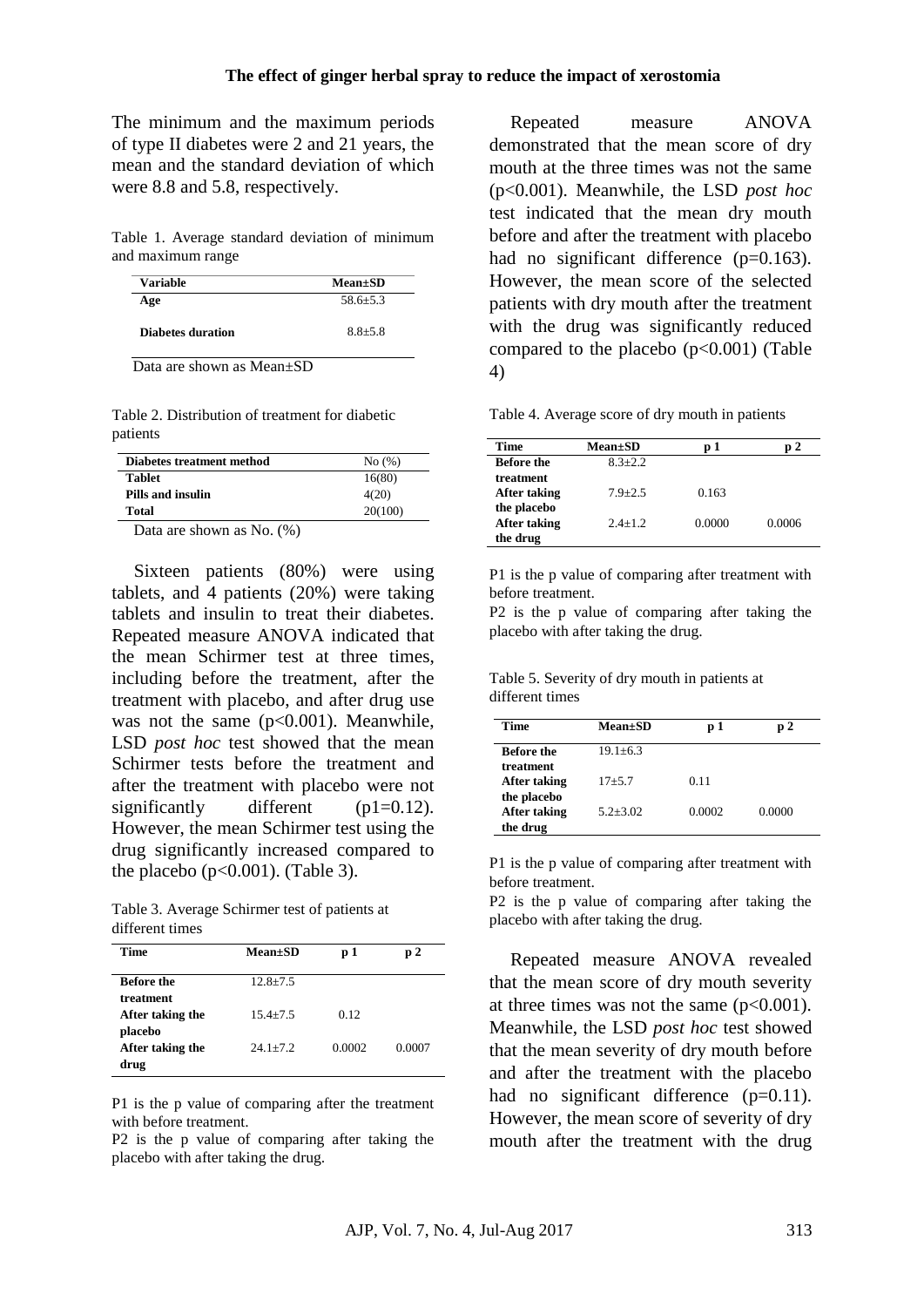was significantly reduced compared to the placebo (p<0.001).

Spearman correlation coefficient showed that there is a significant relationship between the amounts of classes for the Schirmer test (A-D) and the changes in severity of dry mouth  $(p<0.001$ ,  $r=0.704$ ).

As shown in Table (6), the reduction in the severity of dry mouth was more significant at lower classes. This means that the severity of dry mouth reduction decreases from A to D.

Table 6. Mean change of dry mouth after using drugs classified according to the Schirmer test

|                             | <b>The Schirmer test</b><br><b>Classification</b> |  |
|-----------------------------|---------------------------------------------------|--|
|                             | $Mean \pm SD$                                     |  |
| А                           | $-15.6 + 3.4$                                     |  |
| R                           | $-11.8+4.7$                                       |  |
| $\mathcal{C}_{\mathcal{C}}$ | $-11+1.6$                                         |  |
| D                           | $-8.6+2.9$                                        |  |

T -test showed that the mean Schirmer test changes (P=0.39) and dry mouth (P=  $0.41$ ) did not differ significantly between male and female patients. Pearson correlation coefficient illustrated that there was a significant relationship between FBS (P=0.006), HbA1C (P=0.03), disease duration  $(P=0.04)$ , age  $(P=0.04)$ , and changes in dry mouth severity (efficiency), as this correlation coefficient had lower efficiency among people with higher FBS and hba1c and older age.

In the present study, we addressed the effect of ginger herbal spray on dry mouth in patients with type II diabetes. The results of our study showed that the mean Schirmer test at three times (before the treatment, after the treatment with the placebo, and after using the drug) was not the same. Meanwhile, the LSD *post-hoc* test indicated that the mean Schirmer test before and after taking the placebo was not significantly different. However, the average Schirmer test after using the drug, significantly increased compared to the placebo. These data suggest that the value of the Schirmer test was increased after taking the ginger herbal spray, representing an increase in salivating after using the ginger spray.

Table 7. Mean change in Schirmer test among patients with dry mouth after using the drug based on gender

|                                                 | Male        | Female      | Р    |
|-------------------------------------------------|-------------|-------------|------|
|                                                 | $Mean+SD$   | $Mean+SD$   |      |
| <b>The Schirmer test</b>                        | $7.6 + 3.4$ | $9.1 + 3.9$ | 0.39 |
| Change of dry<br>mouth score                    | $-6.1+1.2$  | $-5.2+2.6$  | 0.44 |
| <b>Change of severity</b><br>of dry mouth score | $-10.7+4.2$ | $-12.3+4$   | 0.41 |

# **Discussion**

The above-mentioned data reveal that a sense of the severity of dry mouth was releived in patients after taking the ginger herbal spray. These data suggest that ginger is influential in increasing salivation and reducing xerostomia in patients. Alaei et al. (2009) demonstrated that ginger is effective in improving dry mouth in patients after head and neck irradiation. They gave their patients ginger tablets 3 times a day for 2 weeks. they analyzed the systemic effects of ginger on dry mouth in patients with head and neck radiation. The results of the present study are consistent with those of the study conducted by Alaei et al.; however, in their recent study they used tablets, while we used it in the form of spray. Since the patients with dry mouth were old and took multiple medications to treat their disease. Fayyad and Attar-Zadeh (2003) indicated that the product obtained from the seeds of basil can be used in patients with dry mouth as a replacement for saliva. In our study, however, the materials used had local effects only, and none of them contributed to salivation.

#### **Acknowledgment**

The authors would like to thank Dr. Mardani for his intellectual support.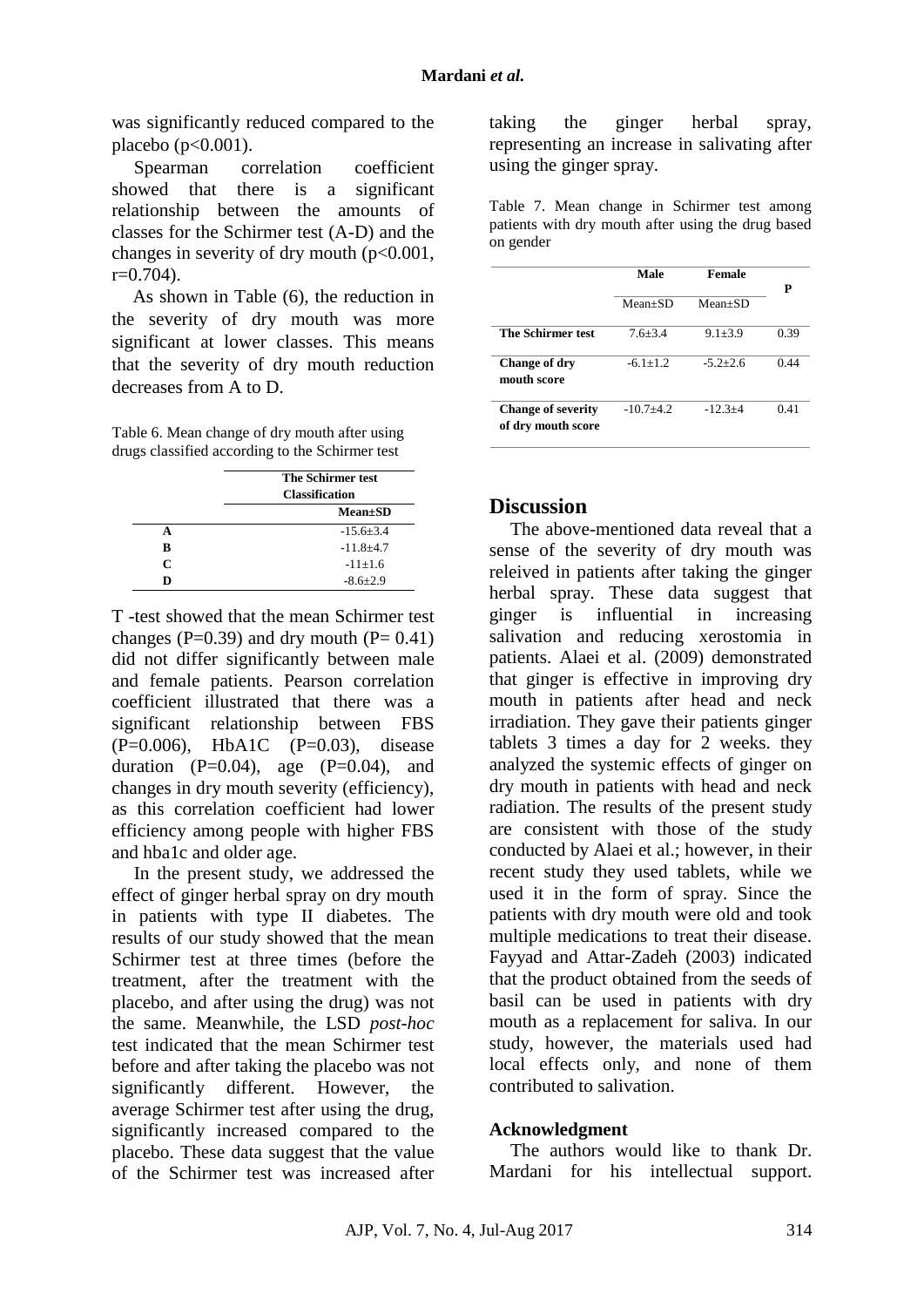Furthermore, the authors gratefully acknowledge the help and financial support of Azad Khorasgan University, Isfahan, Iran.

# **Conflict of interest**

The authors of this research declare no conflict of interest.

# **Reference**

- Alaei A. Systemic effects of ginger on the improvement of xerostomia in patients after radiotherapy for head and neck.Nove.2009, Proceedings of Second Congress of Dentistry Residents.Tehran,Iran.
- Al-maskari AY, Al-maskari MY, Al-sudairy S. 2011. [Oral manifestations and](http://pubmedcentralcanada.ca/pmcc/articles/PMC3121021/)  [complications of diabetes mellitus: a](http://pubmedcentralcanada.ca/pmcc/articles/PMC3121021/)  [review.](http://pubmedcentralcanada.ca/pmcc/articles/PMC3121021/) Sultan Qaboos Univ Med J, 11: 179–186.
- Altman RD, Marcussen KC. 2001. Effects of a ginger extract on knee pain in patient with osteoarthritis. Arthritis Rheum.44:2531- 2538.
- Amin G.1991.Traditional medicinal plants of Iran. In: Ministry of Health and Medical Education .Research Department Press. Pp.17-21.
- Antonio. N, Kate. T.2009. Oral Histology: Development, Structure and Functions. Noor-e Danesh Publication.pp. 326-355. Tehran.
- Baharvand M, Hemati F. 2006. Studying the prevalence of xerostomia and burning mouth syndrome among the elderly residing in sanitariums of Tehran. J Islamic dent assoc, 18: 86-91.
- Bahmani M, Banihabib AK, Kazemi B, Hajigholizadeh G, Vakili N. 2013. Investigation of Koranic medicine from the perspective of modern science. J Islamic Iranian Trad med.4: 300-306.
- Bakhtiari S, Azimi S, Esfandiari F, Alavi K. 2006. Comparison of the effect of sugarfree orbit chewing gum & natural turpentine on salivary flow rate & pH. J Dent Sch Shahid Beheshti Univ Med Sci, 24: 423-428.
	- Bakhtiari S, Azimi S, Ghaemaghami A. 2007. A review of conventional drug treatments of common oral lesions. J Dent Sch Shahid Beheshti Univ Med Sci, 25: 348-356.
- Burket. L. W. 2010; Burket's Oral Medicine. Tehran, Shayan Nemoodar Publication; pp. 229-576.
- Dyasanoor S, Channavir saddu SH. 2014. Association of xerostomia and assessment of salivary flow using modified schirmer test among smokers and healthy individuals, a preliminutesary study. J Clin Diag Res, 8: 211-213.
- Fayaz A, Attar M. 2003. Comparing the clinical effects of saliva substitute (artificial saliva) and natural mucinogen in patients with xerostomia. J Dent Sch Shahid Beheshti Univ Med Sci, 21:755-765.
- Hajhashemi V, Ghannadi A, Sharif B. 2003. Anti-inflammatory and analgesic properties of the leaf extracts and essential oil of Lavandula angustifolia Mill. Ethonopharmacology, 89: 67-71.
- Handiadka R, Rajeev AG, Palatty Pl, Arora R, Baliga MS. 2012. Zingiber officinale (Ginger) as an anti-emetic in cancer chemotherapy. J Altern Complement med, 18: 440-444.
- Khovidhunkit SP, Suwantuntula T, Thaweboon S, Mitrirattanakul S, Chomkhakhai U, Khovidhunkit W. 2009. Xerostomia, hyposalivation and microbiota in type 2 diabetic patients:a preliminary study. J med association thai, 92: 1220- 1228.
- Lantz RC, Chen GJ, Srihan N, Solyom AM, Jolad SD, Timmermann BN. 2007. The effect of extracts from ginger rhizome on inflamatory mediator's production. Phytomed, 141:123-128.
- Mallikarjuna K, Sahitya Chetan P, Sathyavelu Reddy K, Rajendra W.2008. Ethanol toxicity: Rehabilitation of hepatic antioxidant defense system with dietary ginger. Fitoterapia.79:174–178.
- Minaiyan M, Ghannadi A, Mahzouni P, Nabi-Meibodi M. 2008. Anti-ulcerogenic effect of ginger (rhizome of zingiber officinale Roscoe) hydroalcoholic extract on acetic acid-induced acute colitis in rats. 3: 15-22.
- Nakhaei T, Azimi A, Ginger a plant with amazing properties, Oct 2012, Second National Seminar on Food Security, Savadkuh. Iran.
- Neville BD. 2009. Oral and Maxillofacial Pathology. shayan nemoodar publisher Pp.463-465. Tehran.
- Parsa Z, Ebrahimi SM, Hosseini SM, Nikbakht A, Sedighi S, Salehi MH. 2011. Resorting